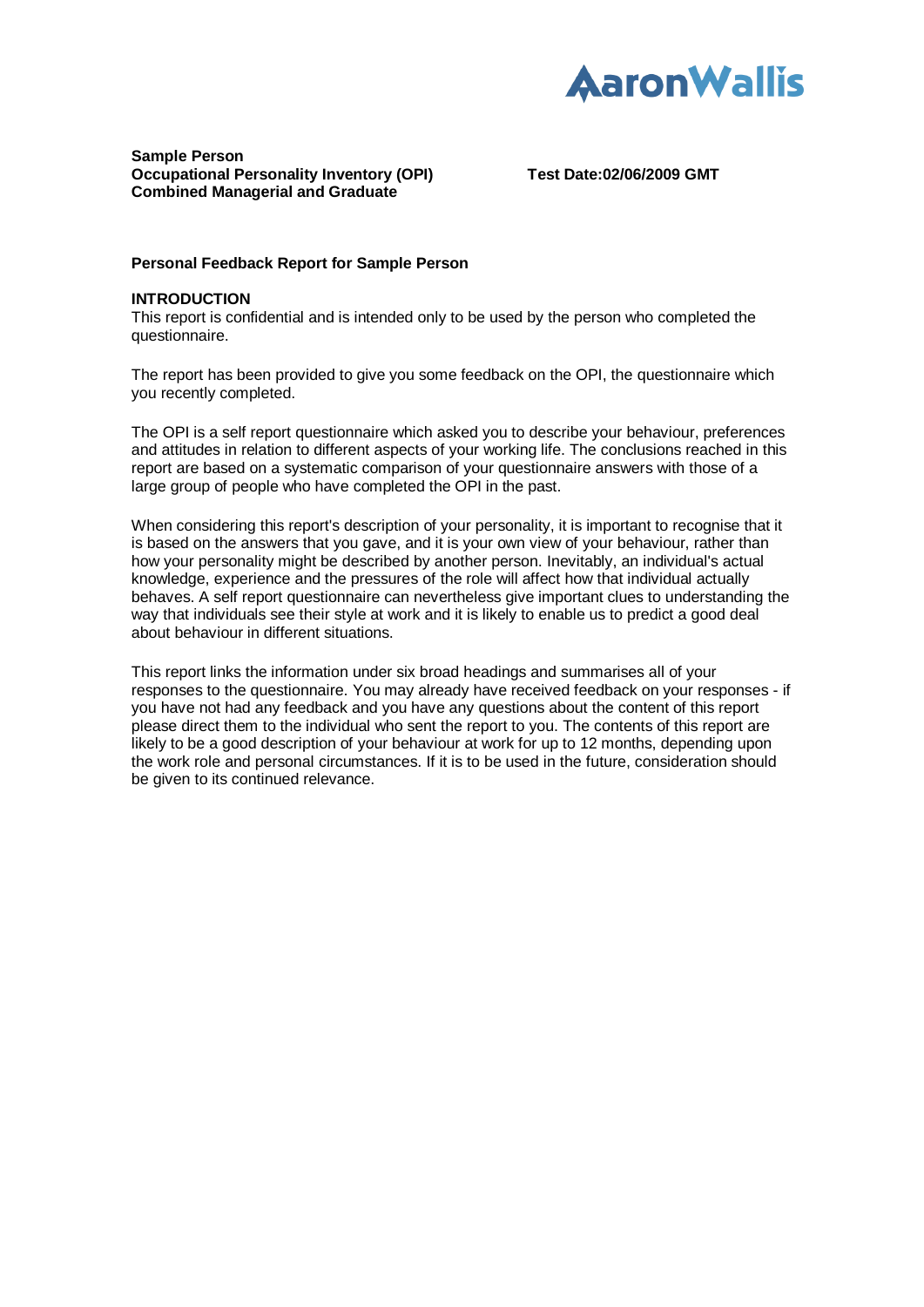

# **EXTROVERSION**

These scales look at how you interact with others and the level of personal impact you have on other people.

## **Detailed interpretation of your responses:**

- Your style is likely to be fairly reserved and considered.
- Your responses suggest that you are rather less outgoing than most people. You probably prefer to deal with familiar faces and situations and may become uncomfortable when asked to speak in front of a crowd.
- You like to maintain a low-key approach and may be viewed by others as quiet and unassuming.
- Your responses suggest that you prefer to take a fairly frank and open approach to interpersonal communication.
- You are likely to be seen as quite honest and forthright by others.
- You are likely to find it easier than most to tell people exactly what you believe and feel about them.
- Your responses suggest that you are someone who is as persuasive and influential as most people.
- You report being someone who, whilst able to control and convince others, does not necessarily actively seek out this sort of situation.
- You are likely to enjoy selling as much as most people.
- Your responses suggest that you are someone who is quite a forceful and strong-willed individual.
- You may have some strong views or opinions and are happy to let others know of them.
- You are likely to see yourself as being fairly happy to lead others.

## **ENERGY**

These scales look at your energy levels, in terms of how energetic and career focused you perceive yourself as being, how much you feel the need to compete with others and benchmark your achievements against the achievements of others, and also how decisive as opposed to measured you feel yourself to be.

- Your responses suggest that you are someone who prefers not to have to make rapid decisions.
- You are someone who is generally more comfortable when given the opportunity to make decisions after a full and thorough consideration of the facts.
- Whilst you are unlikely to be rushed into making a hasty decision that you later regret, you may on occasion spend more time than is necessary when coming to a conclusion.
- Your responses suggest that you are someone who quite likes to compete with, and beat others. Note that these responses may also be indicative of someone who enjoys competitive activities (often sports) outside of the workplace.
- You report being someone who generally benchmarks your achievements against the achievements of others.
- Your nature suggests that you will probably quite enjoy competitive environments, albeit that this is unlikely to be your primary motivation.
- Your responses suggest that you are someone who is fairly ambitious and career oriented, and will often be seen to make sacrifices for the sake of your career.
- You are likely to be fairly vigorous and dynamic where your career is concerned, usually pursuing your goals in an enthusiastic fashion.
- Likely to be motivated by stretching work targets, you come across as someone for whom a career challenge is rarely turned down.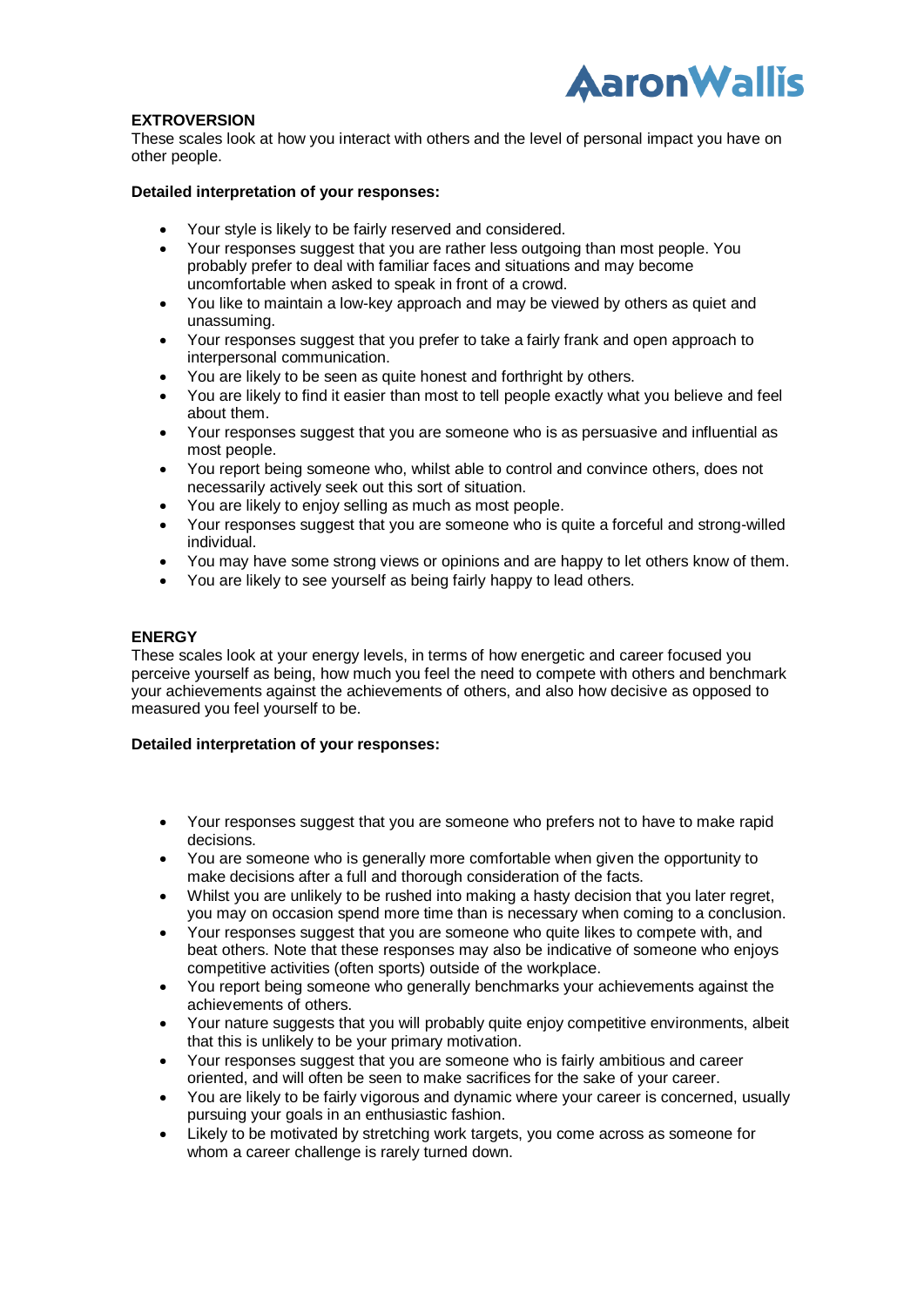

## **EMOTIONALITY**

These scales look at your emotional side, including the extent to which you openly display your emotions, your levels of anxiety, and how these factors affect your confidence and assuredness.

- Your responses suggest that you would generally see yourself as reasonably open in the expression of your emotions, both positive and negative.
- You can be fairly candid, someone who is fairly comfortable letting others see when you are particularly happy or sad.
- You are likely to value the expression of emotion in the workplace, whilst also tempering this with a degree of emotional self control.
- Your responses suggest that you are someone who can be somewhat tense, anxious or nervous.
- You may well find it quite difficult to 'switch off' after work, and may find yourself dwelling on issues. You may also find that you get particularly tense before important events.
- You may find that this high level of nervous energy acts as a motivating force for you.
- Your responses suggest that you are someone who is generally confident in your abilities to deal with whatever situations you may find.
- You are likely to be quite self assured, with a tendency to accept challenges that is tempered by a degree of realism about your actual capacity to meet the challenge. Generally, you are likely to be comfortable putting yourself in situations that might concern others.
- However, you may nonetheless need to be aware of a tendency to over-commit to challenges that are beyond your experience or skill level, as you may on occasion run the risk of overestimating your capabilities.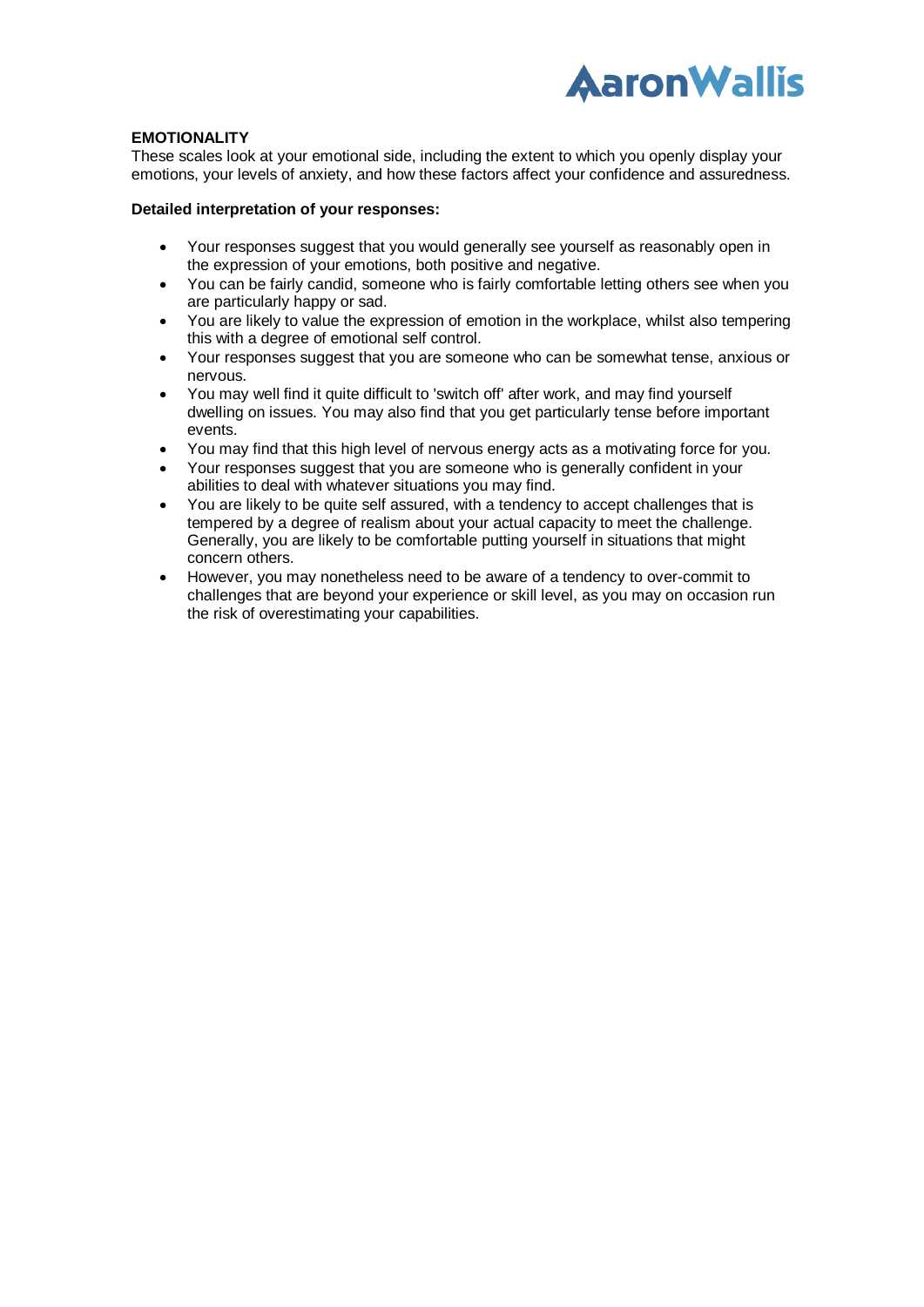

# **AGREEABLENESS**

These scales look at your level of team orientation, tolerance of and sympathy for others, and the extent to which you seek praise and recognition.

- Your responses suggest that you are someone who is very happy letting others know about your achievements, and may indeed feel uncomfortable if you are not afforded this recognition by others.
- This suggests that you are someone for whom recognition is a clear motivational force.
- You are also likely to be someone who is strongly motivated by the more visible trappings of status and success. Indeed your responses suggest someone who enjoys it when others recognise your status within a community or an organisation.
- Your responses suggest that you are very self reliant, someone who takes a very independent view and is quite happy to 'go it alone'.
- You report being someone who feels only limited need for the support or companionship of others.
- You will probably be very comfortable in doing things your own way if you are unable to find others to support you. Indeed you may not actually try too hard to look for consensus or agreement from others.
- Your responses suggest that you are someone who in general tends to maintain a degree of scepticism about the capabilities and motives of others.
- You may tend to underestimate the capabilities of others, or expect the worst of them.
- It is rather unlikely that you will find that others take advantage of you.
- Your responses suggest that you are no more and no less tolerant and empathic than are most people.
- You are likely to strike a balance between people and task focus in terms of the way you behave at work.
- Whilst being concerned about the welfare of others this is likely to be tempered by a degree of objectivity.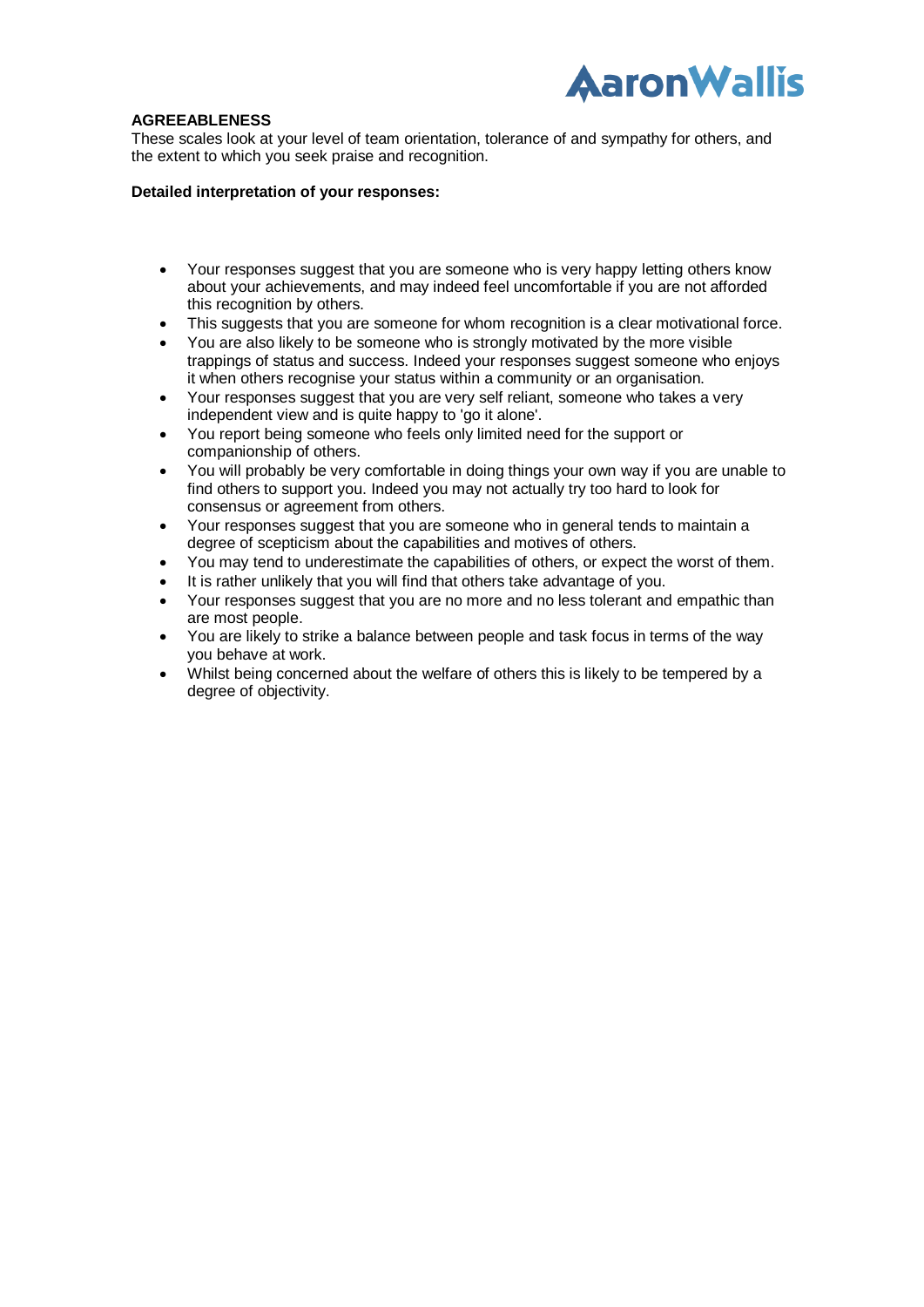

## **STRUCTURE**

These scales look at your approach to working in terms of the amount of structure that you like to apply to your workload. Also how you go on to organise your workload: firstly in terms of potential conflicts with your personal priorities; secondly in terms of project management issues, such as work quality and task prioritisation; and thirdly with respect to your preference for using data to inform your decisions and solutions.

- The pattern of your responses suggest that you have a fairly strong sense of morals and ethics at work.
- You are likely to be rather uncomfortable if required to do something which conflicts with your personal beliefs.
- You are likely to be seen by colleagues as a principled individual.
- Your responses suggest someone who likes to adopt a methodical and organised approach to your work.
- You are likely to have rather an efficient work style, and you are likely to value tasks such as planning, monitoring and organising.
- You are likely to remain committed to your very planned approach to managing any task, even in a rapidly changing environment.
- The pattern of your responses indicates that you are as interested in detail as most people.
- You are likely to be reasonably careful when completing paperwork, generally being as committed as your colleagues to maintaining standards.
- It is likely that you will avoid being either too immersed in the detail of issues or being someone who misses important points through taking too much of an overview.
- Your responses suggest that you tend to lose interest when faced by boring or repetitive tasks.
- You may well be more effective at getting new things started than at ensuring existing tasks are fully completed.
- You may tend to prefer pragmatic to ideal solutions, particularly if the ideal solution requires a very thorough or time consuming approach.
- Your responses suggest that you have a preference for tasks that involve some dealing with numerical and statistical data.
- You are likely to place a high weighting on the use of statistical information when you are making problem-solving decisions.
- As a result, you may prefer not to have to arrive at solutions purely on an intuitive basis.